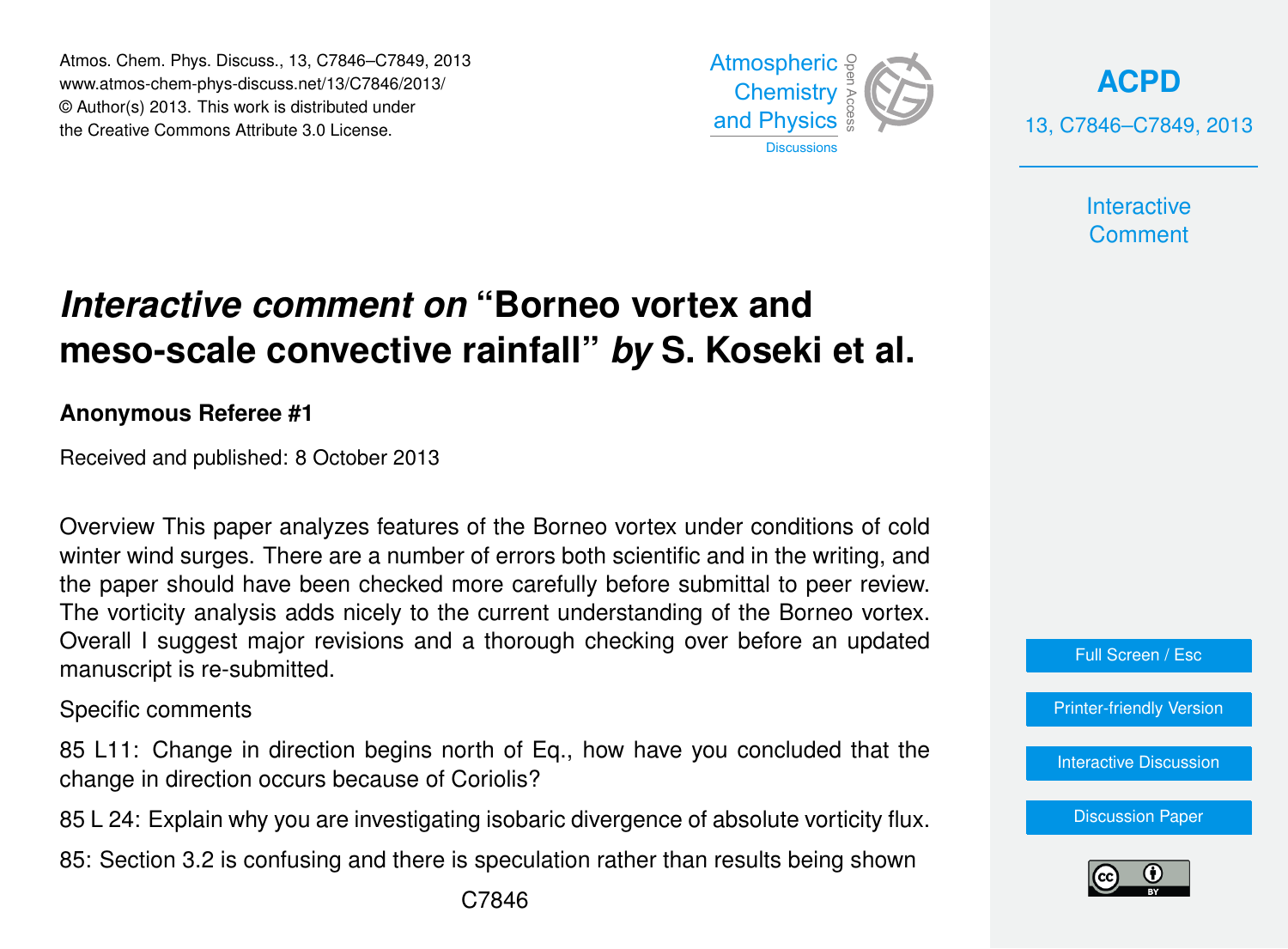86 L2: Fig 2c is a difference plot so does not show this.

86 L3: What convergence is being talked about here? This statement needs more explanation. Why does the enhanced vorticity transport lead to convergence? Could anything else be causing this convergence. Have you proven that this is the reason for this convergence?

86 L5 – 10: It is not explained why these features are important nor how they favour the generation of the Borneo Vortex.

86 L12: Why not just look at divergence of water vapour? Should explain why variables are used, what is the physical relevance.

L15: Intensification? What is intensifying? Similar to what?

L15: Unclear and grammar incorrect.

L21: moist static energy increases not shown.

L26: "rainfall is dominant" ? bad wording. Also Fig shows anomalies not total rainfall so cannot ascertain totals. Unscientific statement and does not even mention that this is SS case only. Serious error!

P87 L2: Cannot conclude this evaporation not shown, surely evaporation is important for rainfall in this region.

L17: Convergence not shown, more of a discussion of previous research in this section and speculation.

L21: Fig 2 c indicates enhanced westerlies, not really northerlies, in the sea north of Java. This statement is scientifically incorrect and the use of the results here to support the previous mechanism is dubious. generally weak or wrong argument in this section. More careful explanation and reasoning required.

L26: The enhanced rainfall does not line up well with the AVFC.

**[ACPD](http://www.atmos-chem-phys-discuss.net)**

13, C7846–C7849, 2013

**Interactive Comment** 

Full Screen / Esc

[Printer-friendly Version](http://www.atmos-chem-phys-discuss.net/13/C7846/2013/acpd-13-C7846-2013-print.pdf)

[Interactive Discussion](http://www.atmos-chem-phys-discuss.net/13/21079/2013/acpd-13-21079-2013-discussion.html)

[Discussion Paper](http://www.atmos-chem-phys-discuss.net/13/21079/2013/acpd-13-21079-2013.pdf)

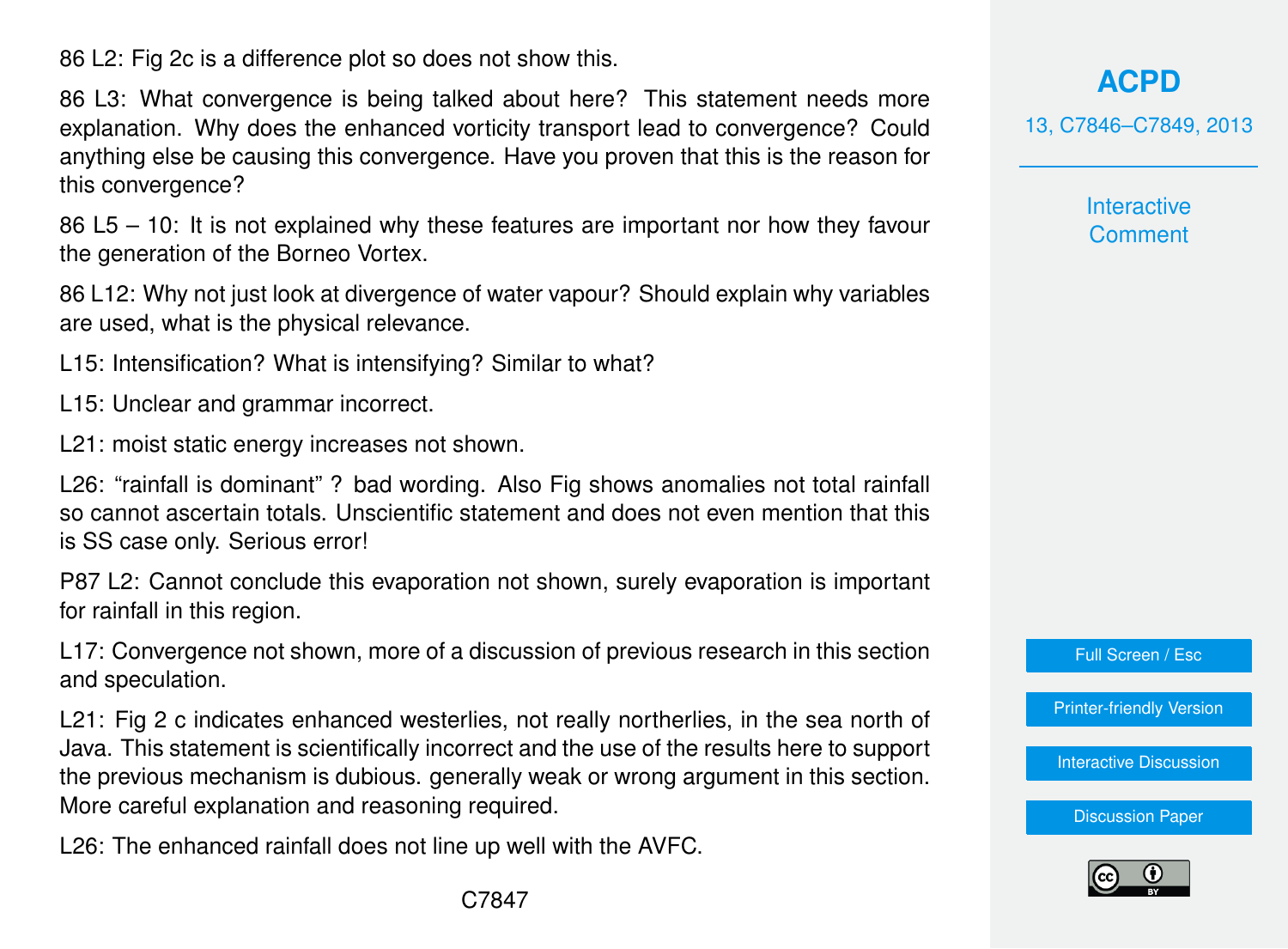P88 L22: Since the analysis box chosen is close to the equator this area will be unfavourable for TCs, The Figure 7 a does not provide any validation to the statement written here since the whole area is unfavourable. The MBV only considers 0 to 4 degrees north.

P89 L 2: not the best description of regions, strongest convergence is just north of centre (?)

P89 L20: Why not use the composite of the 55 cases that formed a Boneo Vortex rather than the composite of all SS events. The argument here is a little weak.

P90 L14: When talking about wind better to talk about northerlies, southerlies etc.

L20: Inaccurate, many tropical cyclones are smaller than the scale of this vortex. Fig 10 referred to before Fig 9 L24: ? More explanation needed, I think refers to wrong figure.

L 27 bad wording, the cyclone "saturates"

P91 L15: Best not to say this since a Typhoon has formed in this location.

L24 southern patch in TRMM not model, more careful explanation needed. What are "patchy" clouds?

P91 L10: winds are also strongest in the lower troposphere in a TC.

P92L26: not proven here

P93 L14: Warm air in the mid troposphere tends to reduce buoyancy not increase it.

P94 L10: the co-moving what?

P97 L9 "and but"

P98 L28: Not sure of the argument here.

P99 L4: Some explanation of the relevance of these particular variables should be pre-

**[ACPD](http://www.atmos-chem-phys-discuss.net)**

13, C7846–C7849, 2013

**Interactive Comment** 

Full Screen / Esc

[Printer-friendly Version](http://www.atmos-chem-phys-discuss.net/13/C7846/2013/acpd-13-C7846-2013-print.pdf)

[Interactive Discussion](http://www.atmos-chem-phys-discuss.net/13/21079/2013/acpd-13-21079-2013-discussion.html)

[Discussion Paper](http://www.atmos-chem-phys-discuss.net/13/21079/2013/acpd-13-21079-2013.pdf)